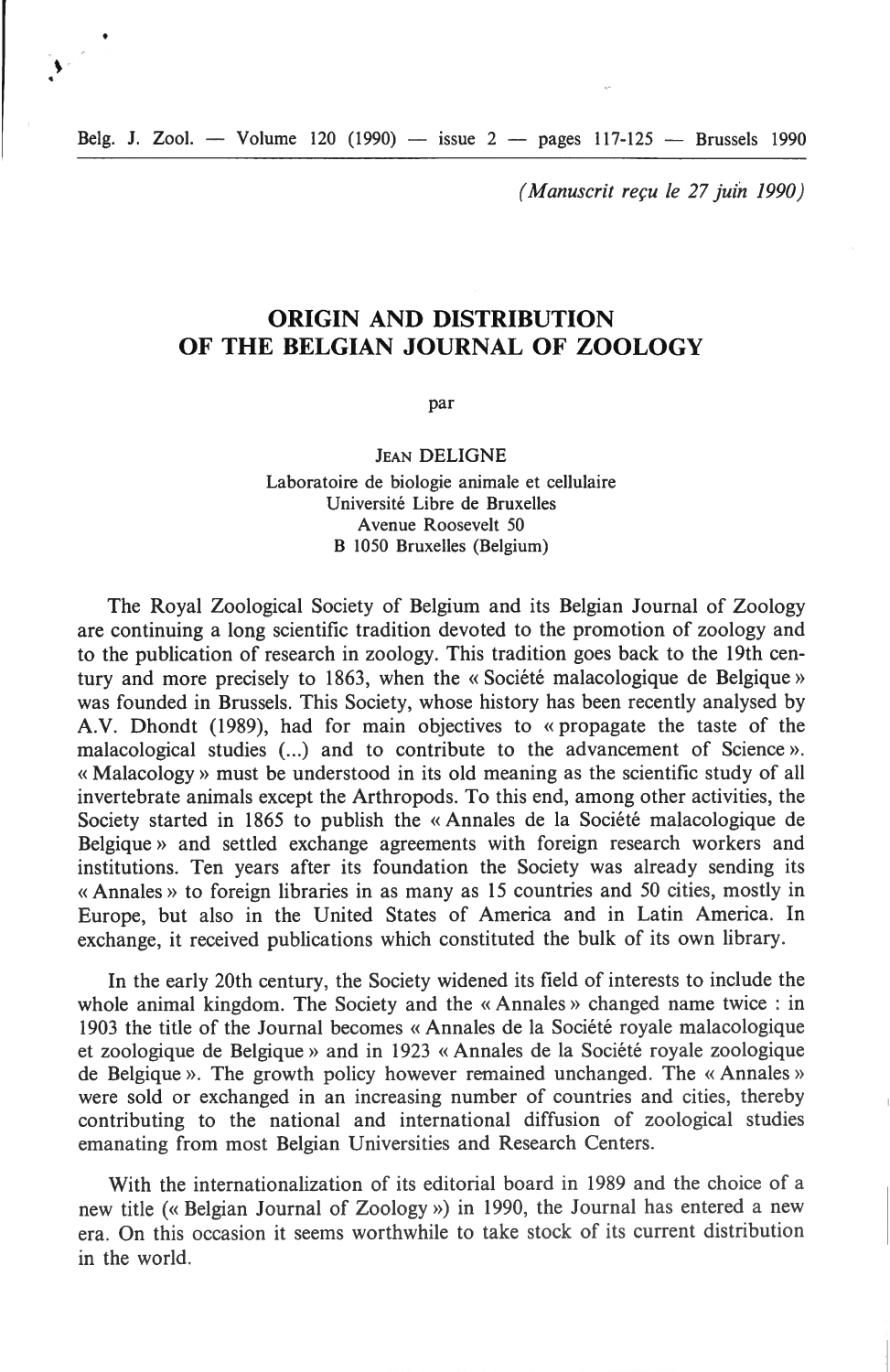$\overline{\mathcal{L}}$ 

Table l and Figs l-3 summarize the data concerning the distribution of the journal throughout the world. They only include information about the cities where the journal can be consulted in the library of Universities, Museums, and other institutions.

Table 1 1ists these cities by continent (North America, Latin America, Europe, Africa, Asia and Oceania), and by country. lt also gives information about the types of institutions and refers to the maps (Figs 1-3).

Fig. 1 shows the general distribution of the countries of the world where the Journal can be found. Fig. 2 is a more detailed map for the U.S.A. and Fig. 3 for the European countries.

### Table 1

#### *World distribution of the Belgian Journal of Z oo/ogy* (see text)

Column (1) continent or region

(2) country (state for the U.S.A.)

(3) cities

- (4) institution  $(A, \text{academy C}, \text{city library}, F, \text{ faculty or school I}, \text{institute M},$ museum - S, society - U, university - X, other research institution)
- (5)  $n^{\circ}$  of the fig (map)
- (6) reference number on the map

| (1) | (2)              | (3)               | (4)          | (5)            | (6)            |
|-----|------------------|-------------------|--------------|----------------|----------------|
| A.  | North America    |                   |              |                |                |
|     | Bermudas (U.K.)  | St George         | X            | 1              | A <sub>1</sub> |
|     | Canada           | Halifax           | U            | 1              | A2             |
|     |                  | Nanaimo           | $\mathbf{x}$ |                |                |
|     |                  | Ottawa            | M, X         |                |                |
|     |                  | <b>St Andrews</b> | X            |                |                |
|     |                  | Toronto           | U            |                |                |
|     |                  | Vancouver         | X            |                |                |
|     | $U.S.A.$ :       |                   |              |                |                |
|     | California       | Berkeley          | U            | $\overline{2}$ | A <sub>3</sub> |
|     |                  | La Jolla          | U            |                |                |
|     |                  | Los Angeles       | U            |                |                |
|     |                  | San Diego M       |              |                |                |
|     |                  | San Francisco     | A            |                |                |
|     | Columbia (D. of) | Washington        | X            | $\frac{2}{2}$  | A <sub>4</sub> |
|     | Connecticut      | New Haven         | U            |                | A <sub>5</sub> |
|     |                  | <b>Storrs</b>     | ${\bf U}$    |                |                |
|     | Florida          | Gainesville       | U            | $\overline{2}$ | A6             |
|     |                  | Tallahassee       | U            |                |                |
|     | Georgia          | Athens            | U            |                | A <sub>7</sub> |
|     | Hawaii           | Honolulu          | U            |                |                |
|     | Indiana          | Bloomington       | U            | $\overline{2}$ | A8             |
|     |                  | Indianapolis      | A            |                |                |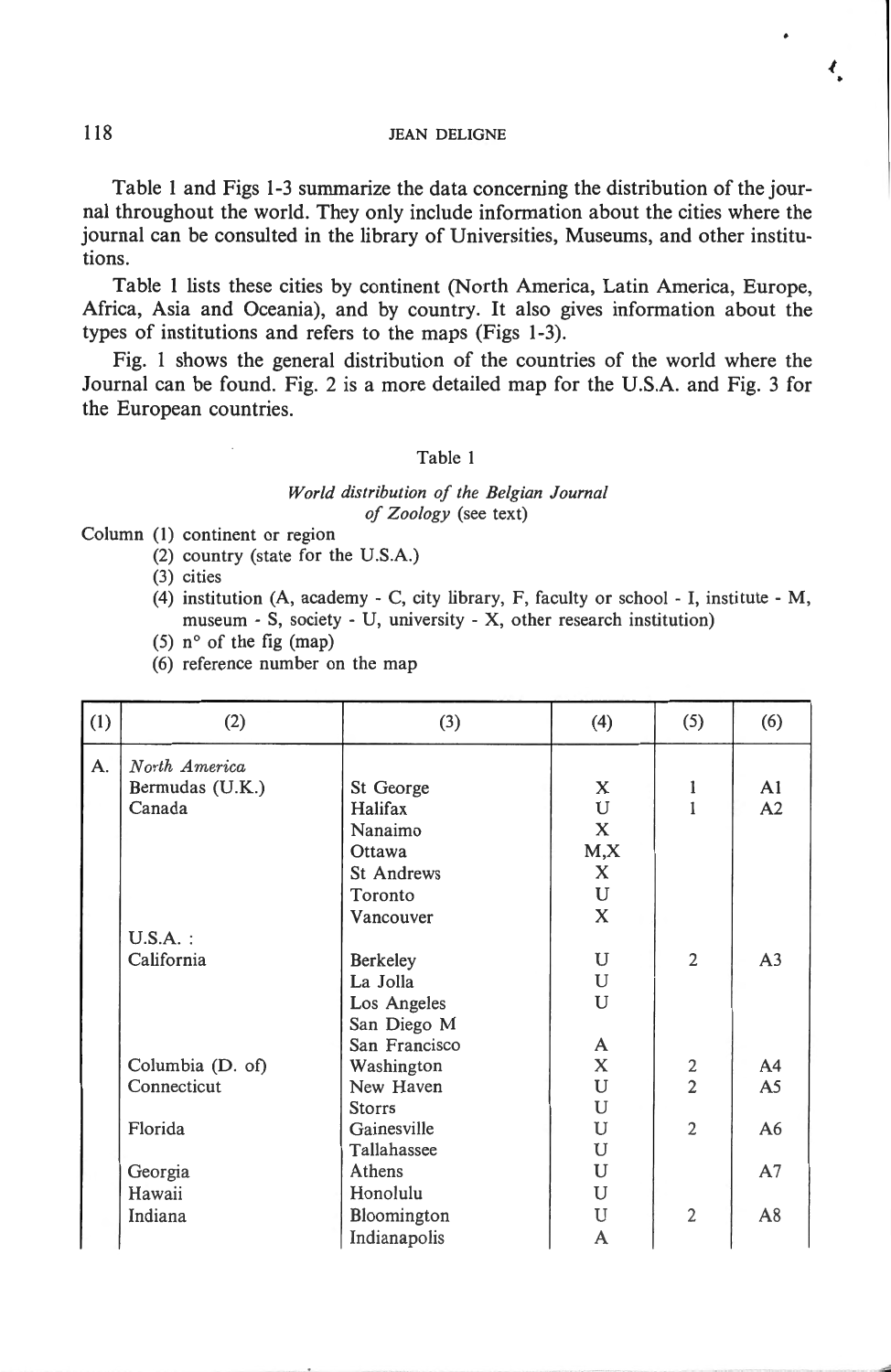## ORIGINE AND DISTRIBUTION OF BELG. J. ZOOL. 119

 $\overline{\phantom{a}}$ 

|    | Kansas         | Lawrence                 | U             | 2              | A9              |
|----|----------------|--------------------------|---------------|----------------|-----------------|
|    | Louisiana      | Baton rouge              | U             | $\overline{2}$ | A10             |
|    | Massachusetts  | Amherst                  | U             | $\overline{2}$ | A11             |
|    |                | Cambridge                | $\mathbf U$   |                |                 |
|    |                | Woods Hole               | $\mathbf x$   |                |                 |
|    | Maryland       | <b>Beltsville</b>        | $\mathbf{X}$  | 2              | A12             |
|    | Michigan       | Ann Arbor                | U             | $\overline{2}$ | A13             |
|    |                | Detroit                  | U             |                |                 |
|    | Minnesota      | Minneapolis              | $\mathbf U$   | $\mathbf{2}$   | A14             |
|    | Missouri       | Kansas City              | A             | $\overline{2}$ | A15             |
|    | New Jersey     | Princeton                | U             | $\overline{2}$ | A16             |
|    | New York       | <b>Buffalo</b>           | M             | $\overline{2}$ | A17             |
|    |                | Ithaca                   | U             |                |                 |
|    |                | New York                 | M             |                |                 |
|    |                | Rochester                | A             |                |                 |
|    |                | Stony Brook              | U             |                |                 |
|    | North Carolina | Chapel Hill              | U             | $\mathbf{2}$   | A18             |
|    |                | Raleigh                  | U             | $\overline{2}$ |                 |
|    | Oklahoma       | Stillwater               | U             | $\overline{2}$ | A <sub>19</sub> |
|    | Pennsylvania   | Philadelphia             | A, S, X       | $\overline{2}$ | A20             |
|    |                | Univ. Park               | U             |                |                 |
|    | Utah           | Salt Lake City           | U             | $\overline{2}$ | A21             |
|    | Washington     | Seattle                  | U             | $\overline{2}$ | A22             |
|    | Wisconsin      | Madison                  | A             | $\overline{2}$ | A23             |
|    |                | Milwaukee                |               |                |                 |
|    |                |                          | М<br>U        | $\overline{2}$ |                 |
|    | Wyoming        | Laramie                  |               |                | A24             |
| B. | Latin America  |                          |               |                |                 |
|    | Argentina      | <b>Buenos Aires</b>      | M,S           | 1              | B1              |
|    |                | Cordoba                  | A             |                |                 |
|    |                | La Plata                 | F             |                |                 |
|    |                | Mendoza                  | M             |                |                 |
|    | <b>Brazil</b>  | <b>Butanta</b>           | U             | 1              | B2              |
|    |                | Recife                   | $\mathbf X$   |                |                 |
|    |                | Rio de Janeiro           | M             |                |                 |
|    |                | Sao Paulo                | U             |                |                 |
|    | Chile          | Concepcion               | S, X          | 1              | B <sub>3</sub>  |
|    |                | Iquique                  | $\mathbf{X}$  |                |                 |
|    |                | Santiago                 | $\mathbf{M}$  |                |                 |
|    |                | Valparaiso               | $\mathbf X$   |                |                 |
|    | Ecuador        | Quito                    | U             | B4             |                 |
|    | Mexico         | Mexico                   | A, F, U       | 1              | <b>B5</b>       |
|    | Nicaragua      | Leon                     | M             | $\mathbf{1}$   | <b>B6</b>       |
|    | Uruguay        | Montevideo               | M             | 1              | B7              |
|    | Venezuela      | Caracas                  | ${\bf F}$     | 1              | <b>B8</b>       |
|    |                | Maracaibo                | U             |                |                 |
| Ċ. | Europe         |                          |               |                |                 |
|    | Austria        | Graz                     | U             | 3              | C1              |
|    |                | Wien                     | M, S, X       |                |                 |
|    | Belgium        | Antwerpen                | S             | 3              | C2              |
|    |                | <b>Bruxelles/Brussel</b> | A, M, S, U, X |                |                 |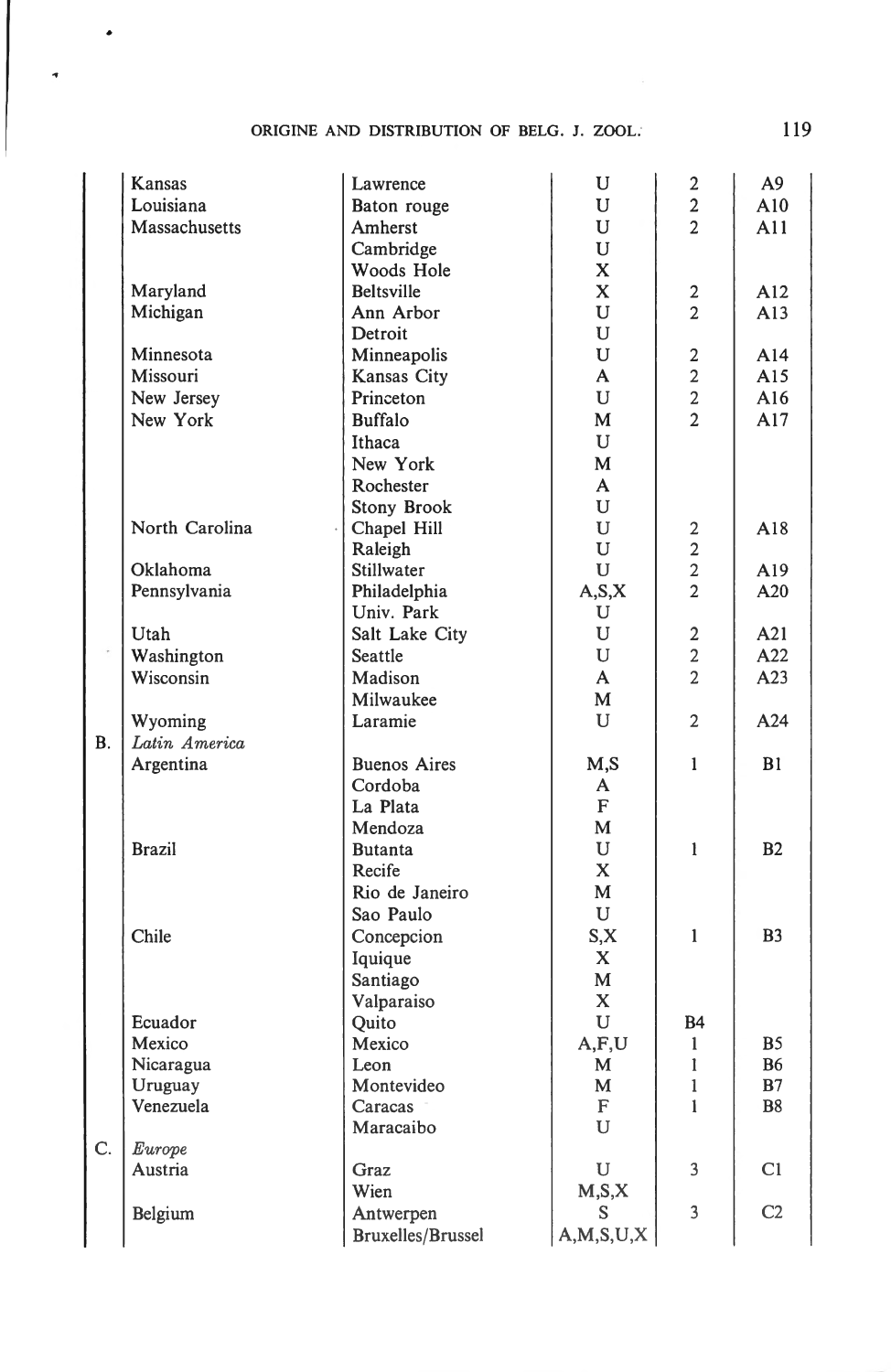120 JEAN DELIGNE

|                 | Gembloux          | F,S          |                                         |                |
|-----------------|-------------------|--------------|-----------------------------------------|----------------|
|                 | Gent              | S,U          |                                         |                |
|                 | Hasselt           | X            |                                         |                |
|                 | Landen            | S            |                                         |                |
|                 | Liège             | S,U          |                                         |                |
|                 | Meise             | S            |                                         |                |
|                 | Namur             | $\mathbf S$  |                                         |                |
|                 | Rekem             | $\mathbf X$  |                                         |                |
|                 | Sint Niklaas      | S            |                                         |                |
|                 | Tervuren          | $\mathbf M$  |                                         |                |
| <b>Bulgaria</b> | Sofia             | U            | 3                                       | C <sub>3</sub> |
| Czechoslovakia  | <b>Brno</b>       | A            | 3                                       | C <sub>4</sub> |
|                 | Praha             | ${\bf S}$    |                                         |                |
| Denmark         |                   | U            |                                         | C <sub>5</sub> |
|                 | Kopenhavn         |              | $\mathbf{3}$<br>$\overline{\mathbf{3}}$ | C6             |
| Finland         | Helsinki          | S            | C7                                      |                |
| France          | Angers            | S            |                                         |                |
|                 | <b>Banyuls</b>    | ${\bf U}$    |                                         |                |
|                 | Besançon          | $\mathbf U$  |                                         |                |
|                 | Caen              | ${\bf U}$    |                                         |                |
|                 | Cherbourg         | S            |                                         |                |
|                 | Dijon             | $\mathbf U$  |                                         |                |
|                 | Draguignan        | S            |                                         |                |
|                 | Grenoble          | $\rm F$      |                                         |                |
|                 | Le Havre          | S, M         |                                         |                |
|                 | Lyon              | S            |                                         |                |
|                 | Marseille         | M, X         |                                         |                |
|                 | Metz              | A            |                                         |                |
|                 | Nancy             | ${\bf C}$    |                                         |                |
|                 | Orléans           | $\mathbf X$  |                                         |                |
|                 | Paris             | A, M, S, X   |                                         |                |
|                 | Rennes            | S,U          |                                         |                |
|                 | Roscoff           | $\mathbf X$  |                                         |                |
|                 | Saint Brieuc      | S            |                                         |                |
|                 | Talence           | U            |                                         |                |
|                 | Toulouse          | ${\bf U}$    |                                         |                |
|                 | Villeneuve d'Ascq | ${\bf U}$    |                                         |                |
| Germany (E)     | Berlin            | U            | $\overline{3}$                          | C8             |
|                 | <b>Dresden</b>    | M            |                                         |                |
|                 | Eberswalde        | $\mathbf{A}$ |                                         |                |
|                 | Halle             | A            |                                         |                |
| Germany (W)     | Bonn              | ${\bf S}$    |                                         | C9             |
|                 | Düsseldorf        | $\mathbf U$  |                                         |                |
|                 | Frankfurt/Main    | ${\bf S}$    |                                         |                |
|                 | Giessen           | $\mathbf S$  |                                         |                |
|                 | Hamburg           | U, X         |                                         |                |
|                 | Köln              | ${\bf U}$    |                                         |                |
|                 | Mainz             | $\mathbf M$  |                                         |                |
|                 | Marburg/Lahn      | $\mathbf U$  |                                         |                |
|                 | München           | ${\bf C}$    |                                         |                |
| Greece          | Kifissia          | $\mathbf M$  |                                         | C10            |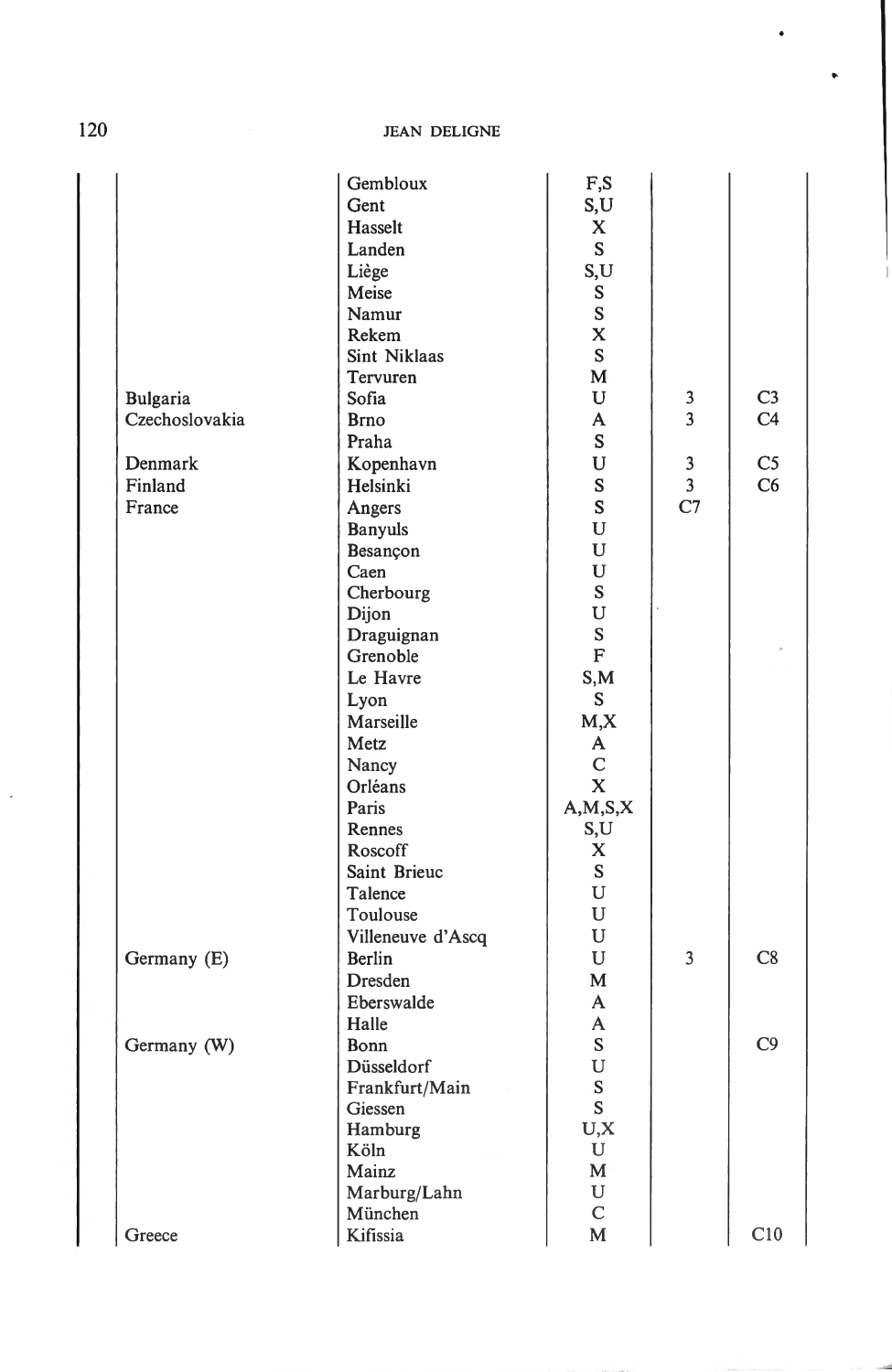| Hungary           | <b>Budapest</b>               | M                |                         | C11             |
|-------------------|-------------------------------|------------------|-------------------------|-----------------|
|                   | Veszprem                      | M                |                         |                 |
| Irlande           | Baile Atha Cliath<br>(Dublin) | $\mathbf{A}$     |                         | C12             |
| Italy             | Bologna                       | A,U              |                         | C13             |
|                   | <b>Brescia</b>                | A,M              |                         |                 |
|                   | Catania                       | A, U             |                         |                 |
|                   | Firenze                       | $\mathbf U$      |                         |                 |
|                   | Genova                        | M                |                         |                 |
|                   | Messina                       | S                |                         |                 |
|                   | Milano                        | M                |                         |                 |
|                   | Modena                        | U                |                         |                 |
|                   | Napoli                        | S,U,X            |                         |                 |
|                   | Pisa                          | U                |                         |                 |
|                   | Roma                          | $\mathbf{A}$     |                         |                 |
|                   | Siena                         | $\mathbf{A}$     |                         |                 |
|                   | Torino                        | A,M              |                         |                 |
|                   | Trento                        | M                |                         |                 |
|                   | Venezia                       | $\bf{I}$         |                         |                 |
|                   | Verona                        | M                |                         |                 |
| Luxemburg (G.D.)  | Luxembourg                    | I,S              |                         | C14             |
| Monaco            | Monaco                        | M                | $\frac{3}{3}$           | C15             |
| Netherlands (The) | Amsterdam                     | A, M, U          | $\overline{\mathbf{3}}$ | C16             |
|                   | Den Haag                      | X                |                         |                 |
|                   | Leiden                        | M                |                         |                 |
|                   | Maastricht                    |                  |                         |                 |
|                   | Texel                         | M,S              |                         |                 |
|                   |                               | I<br>$\mathbf U$ |                         |                 |
|                   | Utrecht                       | $\mathbf U$      | 3                       | C17             |
| Norway            | Bergen<br>Oslo                |                  |                         |                 |
|                   |                               | M,U<br>M         |                         |                 |
|                   | Stavanger<br>Trondheim        | X                |                         |                 |
| Poland            | Biolowieza                    | A                | 3                       |                 |
|                   |                               | A                |                         | C18             |
|                   | Krakow                        | $\mathbf{A}$     |                         |                 |
|                   | Lominaki                      |                  |                         |                 |
|                   | Warszawa                      | A,I              |                         |                 |
|                   | Wbun                          | U                |                         |                 |
|                   | Wroclaw                       | $\mathbf X$      |                         |                 |
| Portugal          | Coimbra                       | $\mathbf U$      | 3                       | C19             |
|                   | Lisboa                        | $F_{\mathbf{X}}$ |                         |                 |
|                   | S.Mamede de I.                | $\mathbf X$      |                         |                 |
|                   | Porto                         | $\mathbf U$      |                         |                 |
| Rumania           | Bucuresti                     | X                | 3                       | C <sub>20</sub> |
|                   | <b>Nucet</b>                  | $\mathbf X$      |                         |                 |
| Spain             | Almeria                       | $\mathbf A$      | $\overline{\mathbf{3}}$ | C <sub>21</sub> |
|                   | Barcelona                     | M,S,U            |                         |                 |
|                   | Madrid                        | A                |                         |                 |
| Sweden            | Göteborg                      | ${\bf U}$        | 3                       | C <sub>22</sub> |
|                   | Lund                          | $\mathbf U$      |                         |                 |
|                   | Stockholm                     | U                |                         |                 |

 $\overline{\phantom{a}}$ 

 $\downarrow$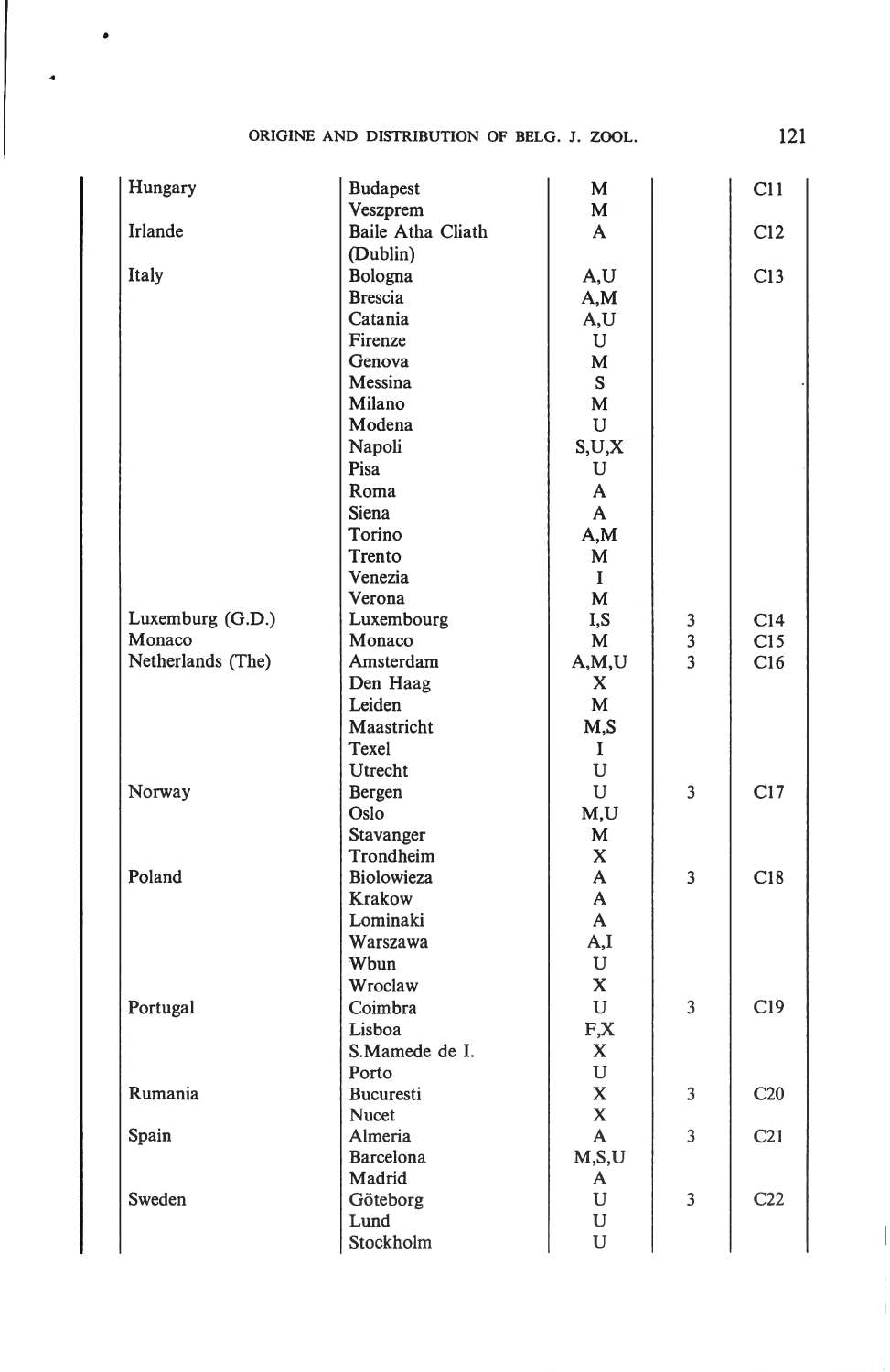122 JEAN DELIGNE

|            |                | Uppsala            | U                |               |                 |
|------------|----------------|--------------------|------------------|---------------|-----------------|
|            | Switzerland    | Aarau              | S                | 3             | C <sub>23</sub> |
|            |                | Bern               | U                |               |                 |
|            |                | Genève             | M,U              |               |                 |
|            |                | Gland              | S                |               |                 |
|            |                | Lausanne           | ${\bf S}$        |               |                 |
|            |                | Neuchatel          |                  |               |                 |
|            |                | Sankt Gallen       | $\rm\frac{C}{C}$ |               |                 |
|            |                | Zurich             | S, X             |               |                 |
|            | Turkey         | Ankara             | S, X             |               | C <sub>24</sub> |
|            | United Kingdom | <b>Belfast</b>     | U                | $\frac{3}{3}$ | C <sub>25</sub> |
|            |                | <b>Boston</b>      | $\mathbf x$      |               |                 |
|            |                | Cambridge          | S                |               |                 |
|            |                | Cullercoats        | $\mathbf x$      |               |                 |
|            |                | Edinburgh          | U                |               |                 |
|            |                | Liverpool          | ${\bf U}$        |               |                 |
|            |                | London             | M, S, X          |               |                 |
|            |                | Lowestoft          | X                |               |                 |
|            |                | Newcastle          | S                |               |                 |
|            |                | Norwich            | X                |               |                 |
|            |                | Plymouth           | $\bf S$          |               |                 |
|            |                | Croydon            | $\bf S$          |               |                 |
|            | <b>USSR</b>    | Leningrad          | $\mathbf{A}$     | 3             | C <sub>26</sub> |
|            |                | Moskva             | A, X             |               |                 |
|            | Yugo-Slavia    | Ljubliana          | A,U              | 3             | C27             |
|            |                | Skopje             | U                |               |                 |
| D.         | Africa         |                    |                  |               |                 |
|            | Algeria        | El Djezaïr (Alger) | U                | 1             | D1              |
|            | Cameroons      | Yaounde            | U                | $\mathbf{1}$  | D <sub>2</sub>  |
|            | Egypt          | Djiza (Gizeh)      | ${\bf U}$        | 1             | D <sub>3</sub>  |
|            | Morocco        | Rabat              | ${\bf S}$        | $\mathbf{1}$  | D <sub>4</sub>  |
|            | Namibia        | Windhoek           | $\mathbf x$      | 1             | D <sub>5</sub>  |
|            | South Africa   | Cape Town          | M                | 1             | D <sub>6</sub>  |
|            |                | Pietermaritzburg   | M                |               |                 |
|            |                | Pretoria           | M                |               |                 |
|            | Tunisia        | Salambo            | X                | $\mathbf{1}$  | D7              |
|            | Zaïre          | Kisangani          | U                | 1             | D <sub>8</sub>  |
| Ε.         | Asia           |                    |                  |               |                 |
|            |                | Pekin              | A                | $\mathbf{1}$  | E1              |
|            | China          | Fukuoka            | U                | $\mathbf{1}$  | E2              |
|            | Japan          | Kanazawa           | U                |               |                 |
|            |                |                    | U                |               |                 |
|            |                | Niigata            | U                |               |                 |
|            |                | Okayama<br>Osaka   | $\mathbf U$      |               |                 |
|            |                | Sapporo            | $\mathbf U$      |               |                 |
|            |                | Sendai             | ${\bf U}$        |               |                 |
|            |                | Shizuoka           | $\mathbf U$      |               |                 |
|            |                |                    | M,U,X            |               |                 |
|            |                | Tokyo              |                  |               |                 |
| ${\bf F}.$ | Oceania        |                    | $\mathbf S$      | $\mathbf{l}$  | ${\rm F}1$      |
|            | Australia      | Adelaide           |                  |               |                 |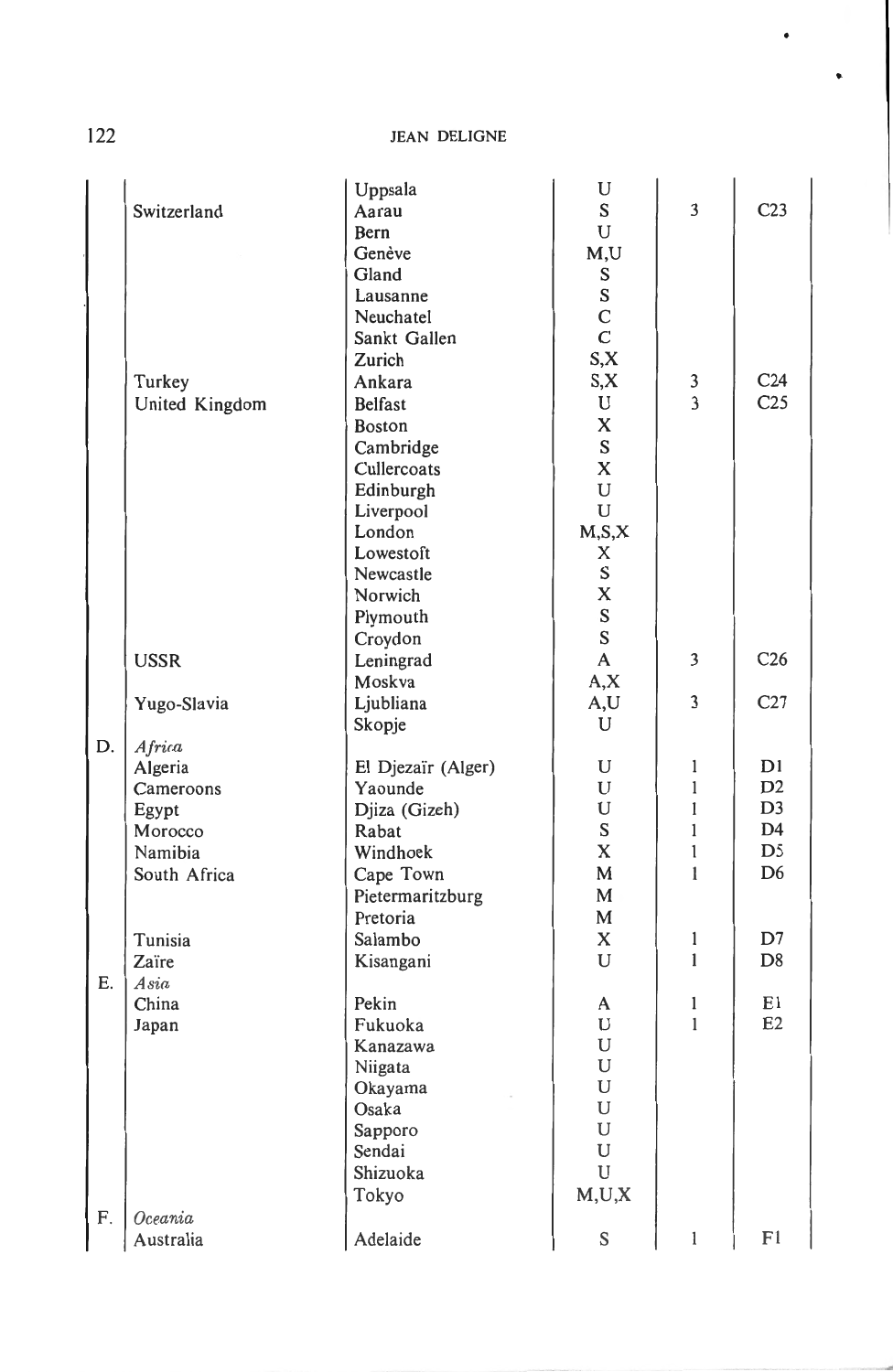|             | <b>Brisbane</b> | M,U |                |
|-------------|-----------------|-----|----------------|
|             | Hobart          | M   |                |
|             | Melbourne       | M,S |                |
|             | Sydney          | м   |                |
|             | Wagga Wagga     |     |                |
| New Zealand | Auckland        | I.M | F <sub>2</sub> |
|             | Christchurch    | M   |                |
|             | Wellington      | M   |                |
|             |                 |     |                |



Fig. 1.  $-$  Distribution of the Belgian Journal of Zoology (see text) in 6 major regions of the world (A, North America - B, Latin America - C, Europe - D, Africa - E, Asia - F, Oceania). In each region, a country is referred by the same number as in table 1.

These data show that the Belgian Journal of Zoology is currently accessible, in ali the continents, in 50 countries and 223 cities. As for the types of institutions where the Journal is received, they can be ranked as follows : Universities and Faculties (37 %), Museums (17 %), Societies and City libraries (16 %), Research institutions (15 %) and Academies and Institutes (14 %). 125 years after the publishing of its first volume, the Journal has achieved, under four successive names, a large distribution and has proved to be a good tool for the worldwide diffusion of research in zoology.

The Journal still remains to be introduced in a number of countries. The maps in Figs 1-3 help us to identify them, and will most certainly be useful in the coming years for appreciating the new progress of the diffusion of the « Belgian Journal of Zoology ».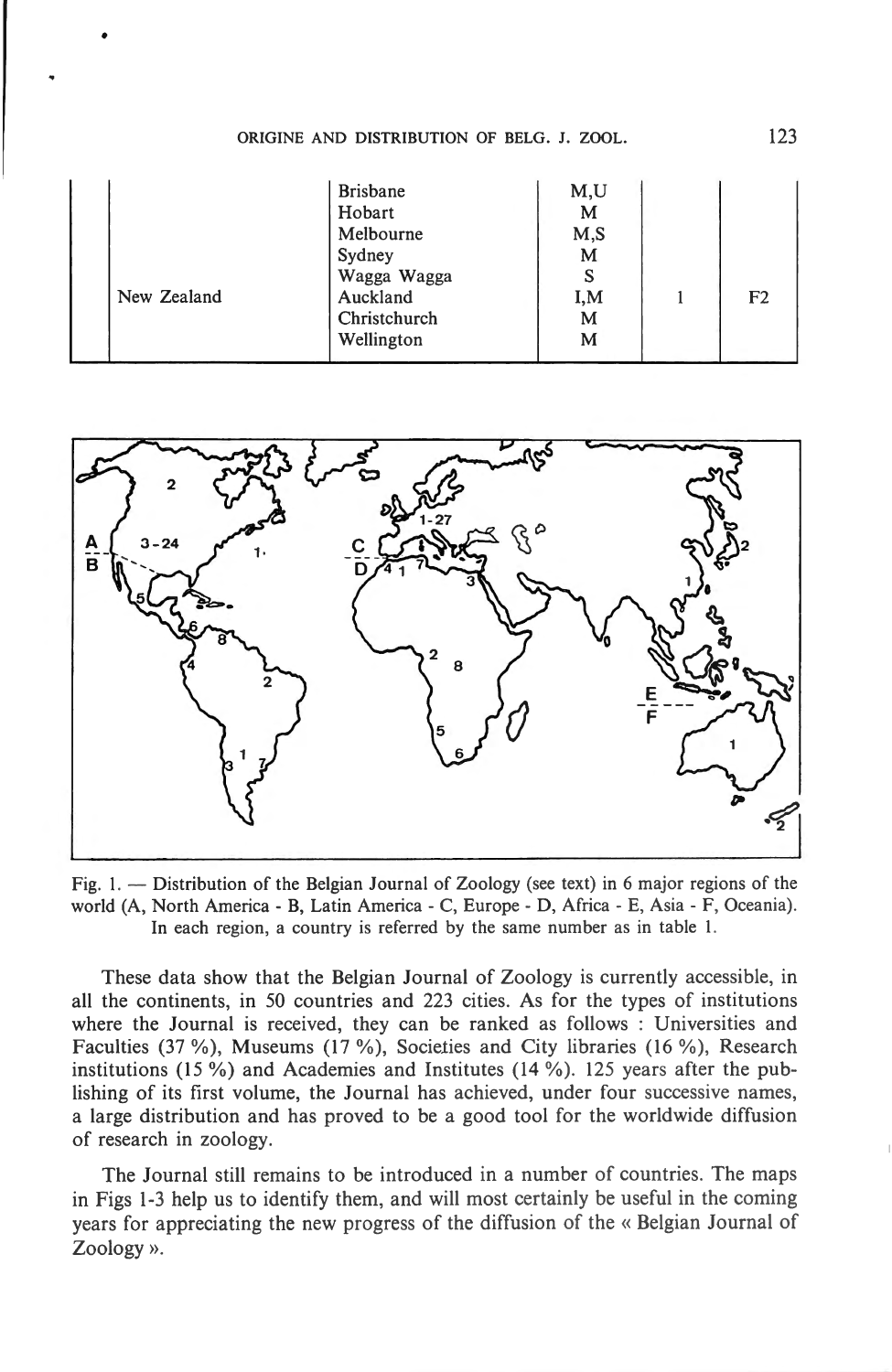..



Fig. 2. - Distribution of the Belgian Journal of Zoology in the U.S.A. (see text). A State is referred by the same number as in table 1 ( A).